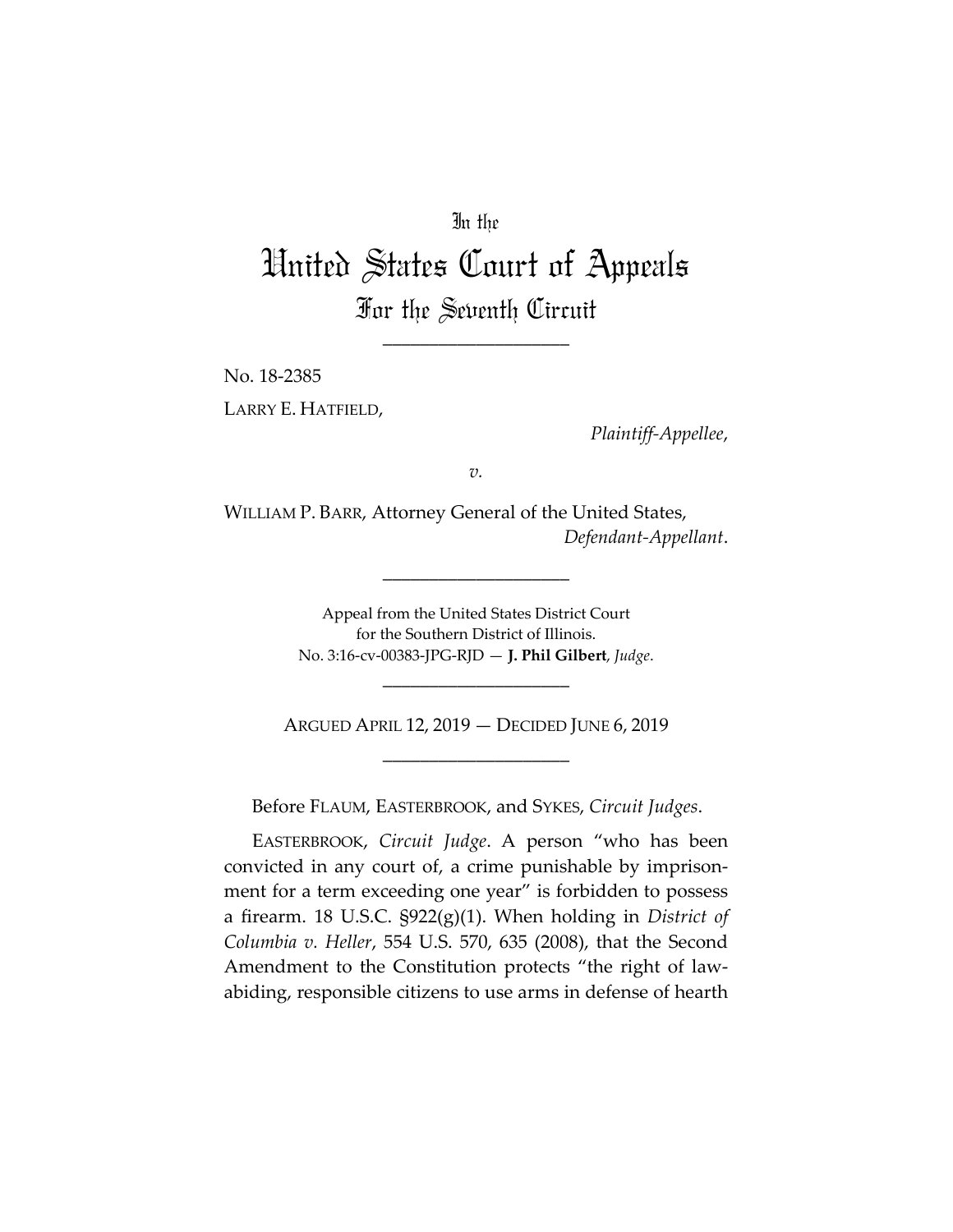and home", the Court added that "nothing in our opinion should be taken to cast doubt on longstanding prohibitions on the possession of firearms by felons" (*id*. at 626). *McDon‐ ald v. Chicago*, 561 U.S. 742, 786 (2010) (plurality opinion), "repeat[s *Heller*'s] assurances" that felon‐dispossession stat‐ utes are valid. Notwithstanding these statements, a district judge concluded in this suit that §922(g)(1) violates the Sec‐ ond Amendment by preventing nonviolent felons from pos‐ sessing guns. *Hatfield v. Sessions*, 322 F. Supp. 3d 885 (S.D. Ill. 2018). We recently held otherwise, see *Kanter v. Barr*, 919 F.3d 437 (7th Cir. 2019), and conclude that *Kanter* governs this appeal as well.

Kanter was convicted of mail fraud, 18 U.S.C. §1341, for bilking the Medicare program. He was sentenced to 366 days in prison. After release he contended that  $\S 922(g)(1)$  is invalid, as applied to him, because fraud is not a violent crime, and his conviction therefore does not portend misuse of fire‐ arms. We rejected that contention—not just because it ap‐ pears to be inconsistent with the Supreme Court's state‐ ments but also because fraud is a thought‐out crime that demonstrates disdain for the rights of others and disrespect for the law. Whatever may be true of spontaneous or victim‐ less crimes, a person convicted of fraud is not the sort of law‐abiding, responsible citizen to whom *Heller* referred.

Hatfield contends that his crime is less serious than Kan‐ ter's because he was sentenced to three years' probation ra‐ ther than imprisonment. That's true, but the kind of crime is the same: fraud to get federal benefits to which the applicant was not entitled. Hatfield applied for and received benefits from the Railroad Retirement Board, representing that he was unemployed. In fact he was still working. His false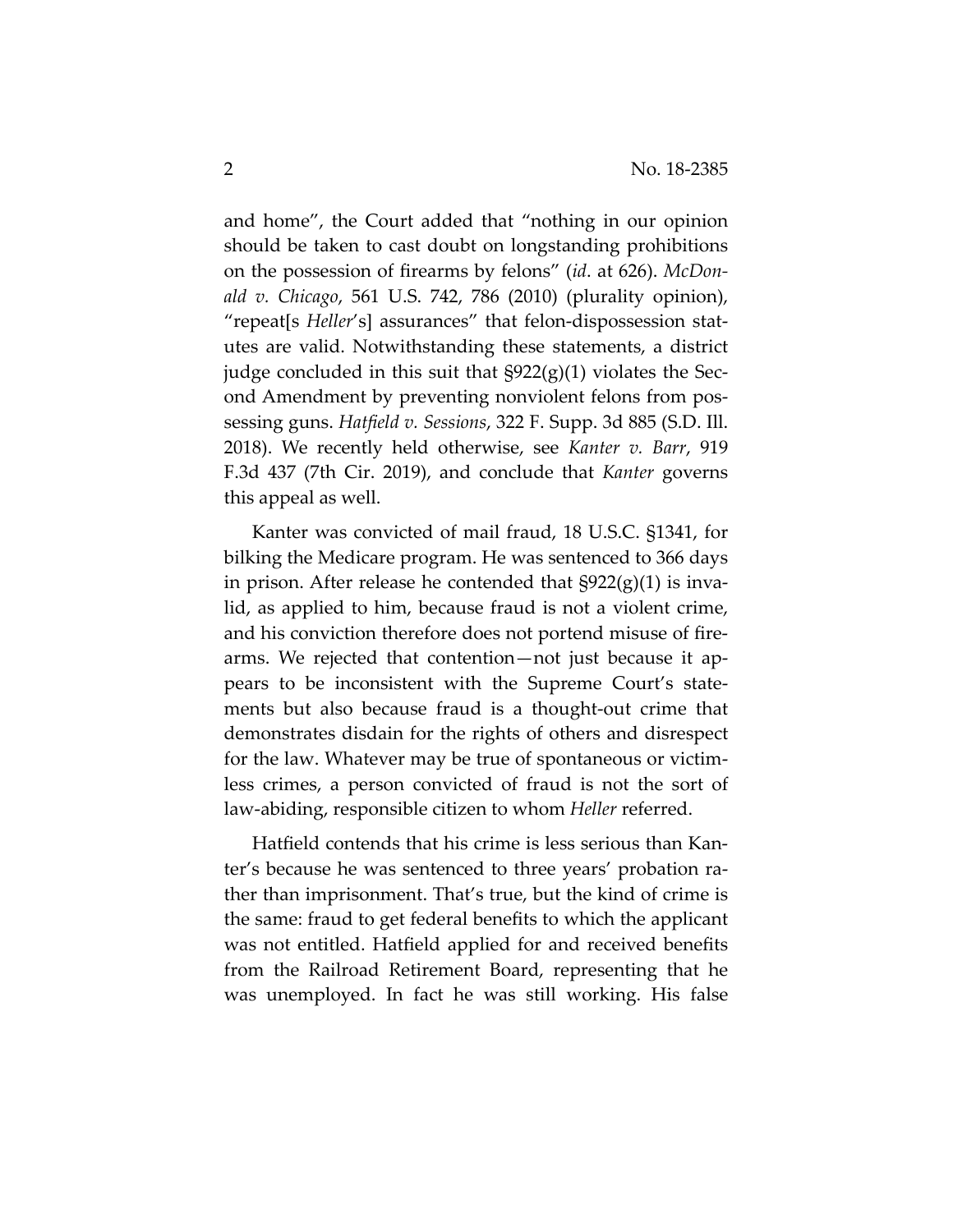statements violated 18 U.S.C. §1001(a). Hatfield's fraud cost the federal government less than \$2,000 (at least, the single count of conviction specified a wrongful gain of only \$1,628), while Kanter's fraud cost federal taxpayers at least \$375,000 and probably a good deal more. (Kanter agreed to a civil settlement of \$27 million.) But both crimes were carried out over six or more months and reflected studied efforts to avoid legal obligations. The maximum penalty for each crime was at least five years in prison, well over the one‐year line drawn by  $\S 922(g)(1)$ .

We grant that some judges in *Binderup v. Attorney General*, 836 F.3d 336 (3d Cir. 2016) (en banc), thought that a nonvio‐ lent felon who did not serve time in prison could mount a successful challenge to  $\S 922(g)(1)$ , although perhaps a single day in prison would be enough to defeat such a claim. *Kanter* did not have to decide whether to follow that approach, which lacks the support of any other circuit (or even a majority in *Binderup*). *Kanter* collects decisions from many circuits holding that  $\S 922(g)(1)$  is valid and properly applied to a variety of crimes and offenders. We now hold that  $\S 922(g)(1)$ may be applied to a felon convicted of fraud, whose maximum sentence exceeded a year, even if the actual punishment was less. *Heller* and *McDonald* treat felon‐dispossession statutes as valid; the Justices did not make anything of how much time any given felon spent in prison.

Congress has been of two minds about the sort of argument Hatfield advances. He says that the nature of his crime shows that allowing him to possess firearms would not pose a danger to others. A statute, 18 U.S.C. §925(c), provides that the Attorney General may lift the firearms disability for a person who makes such a demonstration. But since 1992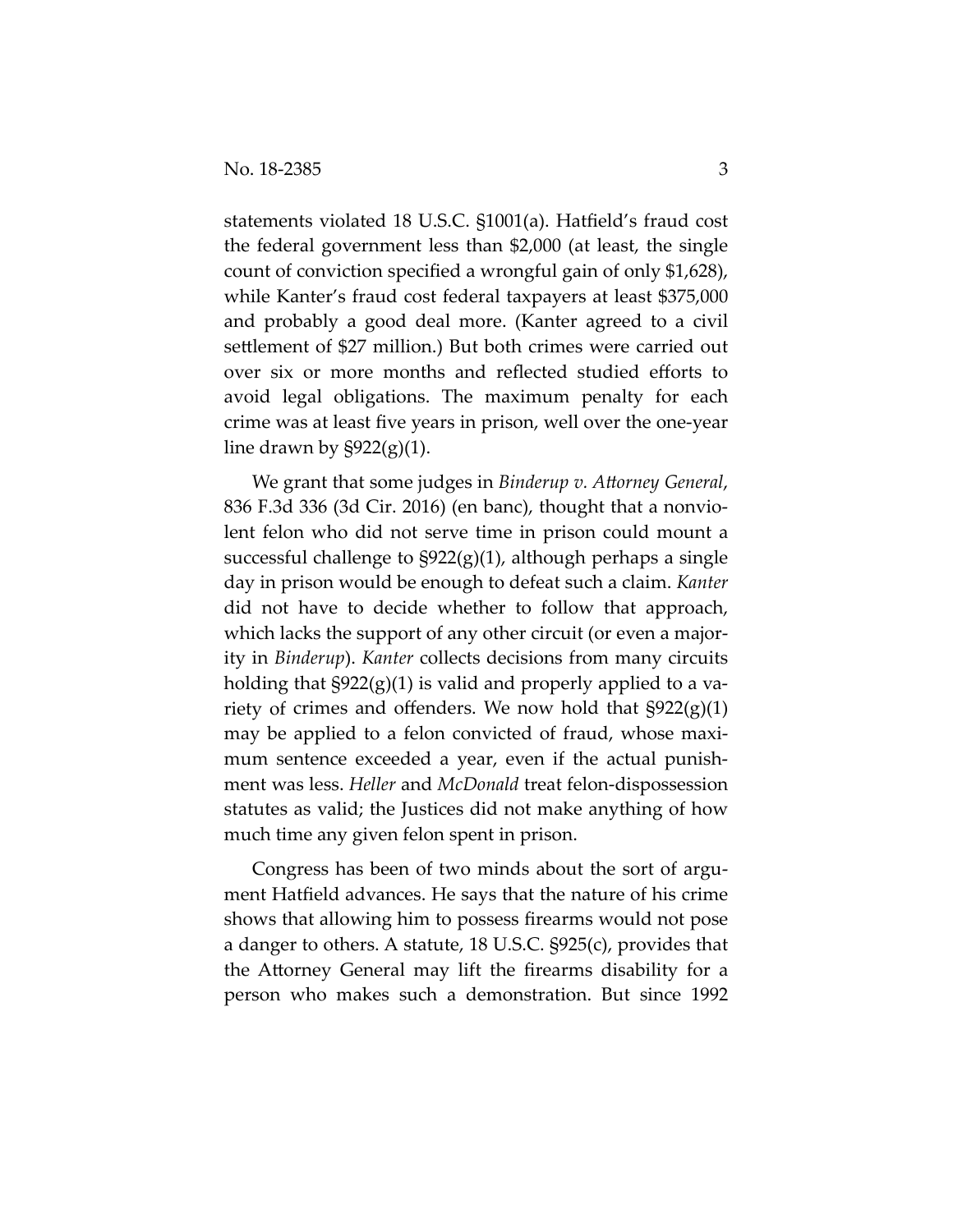Congress has withheld funds to implement §925(c). See *United States v. Bean*, 537 U.S. 71 (2002). Hatfield maintains that this renders  $\S 922(g)(1)$  invalid. We rejected a similar argument in *Kanter*, and it is no stronger now.

Hatfield's premise—and the premise of  $\frac{925(c)}{c}$  is that it is possible to separate persons with felony convictions into two categories: dangerous and harmless. If that belief were supported by evidence, then the contention that failure to implement the statute creates a constitutional problem would have some oomph. If we could know reliably who *will be* "law‐abiding, responsible citizens" despite felony convictions, the Supreme Court might include them among those protected by the Second Amendment. But Hatfield's brief does not show or even contend that it is possible to predict a felon's future dangerousness.

Data show different propensities to commit crimes but do not supply any way to predict who will commit those crimes. A study recently released by the Sentencing Com‐ mission found that 64% of felons who committed violent crimes are arrested for renewed criminality following re‐ lease, while only 40% of those convicted of nonviolent offenses are caught committing crimes in the future. *Recidi‐ vism Among Federal Violent Offenders* 3 (Jan. 2019). So it is safe to say that Hatfield is less likely to commit new felonies than a person convicted of, say, bank robbery. Yet 40% is still a substantial recidivism rate, and without some way to know who will commit new crimes—and whether those crimes are likely to entail the threat or use of violence—it is not possible to declare that any particular felon could be entrusted with firearms. This may be why Congress withdrew funding from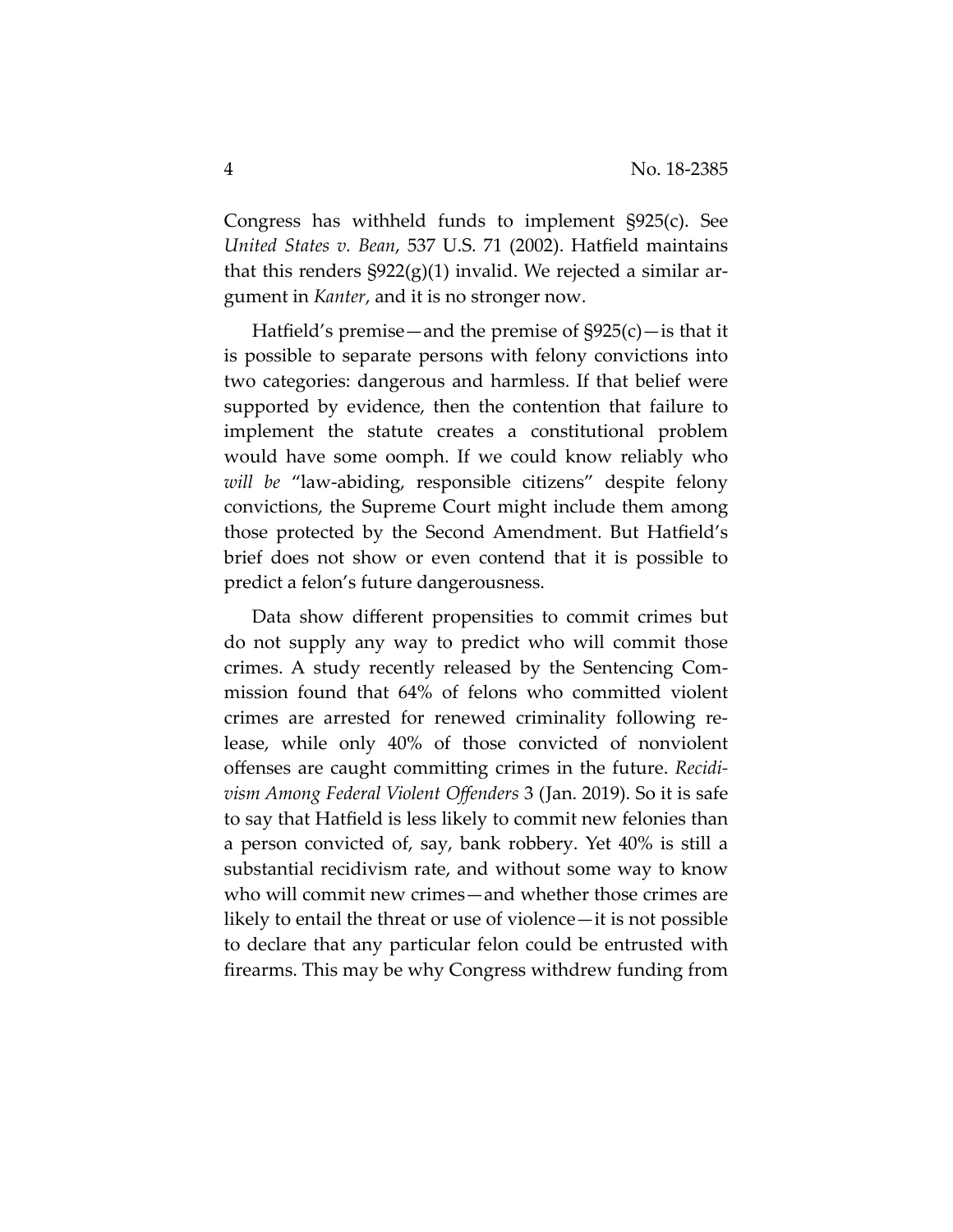the §925(c) program. No one wants to pay for a program that does not have a prospect of success.

Hatfield's brief in this court is data‐free. When asked at oral argument whether he knew of any study showing that it is possible to predict future dangerousness, Hatfield's law‐ yer said that he did not—and added that he had not looked for one. He insisted that the Attorney General bears the bur‐ den of proving that it is *not* possible to predict felons' future dangerousness. Lawyers love to play games with burden‐ shifting, but Hatfield's effort to avoid the subject is unavail‐ ing. He is the plaintiff, and plaintiffs bear the burden of pro‐ duction and the risk of non‐persuasion.

If the subject were something other than a felondispossession statute, the Attorney General would bear a burden of justification. Before concluding in *United States v. Skoien*, 614 F.3d 638 (7th Cir. 2010) (en banc), that 18 U.S.C.  $\S 922(g)(9)$  is compatible with the Second Amendment, we considered data about the recidivism rates of persons within the scope of that paragraph. That was essential because  $\S922(g)(9)$  bans the possession of firearms by persons convicted of domestic‐violence misdemeanors, a kind of offense that the Justices did not mention in *Heller* or *McDonald*. And we added in *Ezell v. Chicago*, 651 F.3d 684, 703 (7th Cir. 2011), that the government must demonstrate that regulatory measures not already approved by the Supreme Court are substantially related to an important goal. But  $\S 922(g)(1)$ deals with felonies, and someone who wants us to carve out particular felonies (or felons) from a category that the Su‐ preme Court has said is presumptively valid must supply an adequate basis for that distinction. Hatfield, who has not tried to show that it is possible to say whether he, and others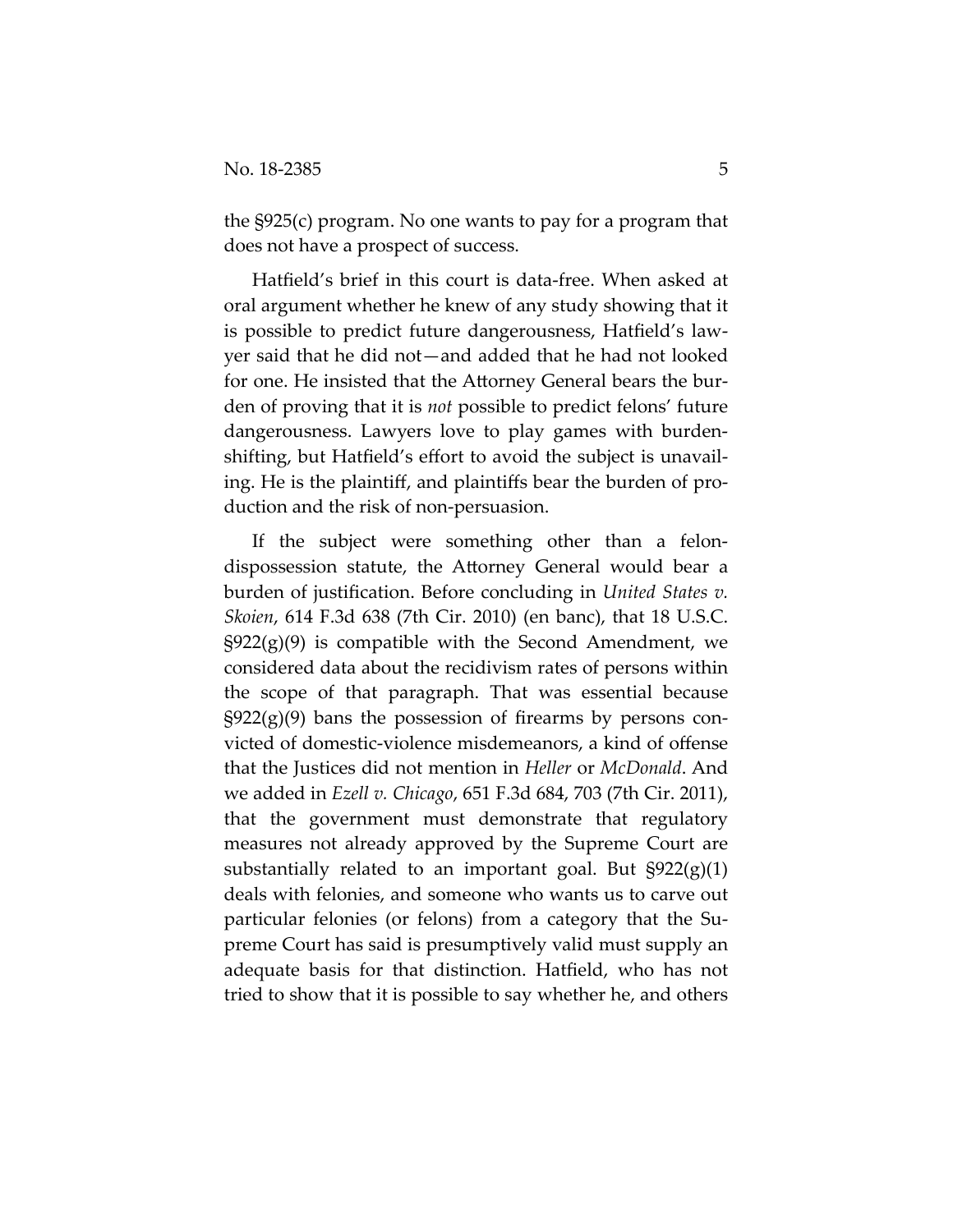like him, are to a constitutionally dispositive degree less dangerous than other felons, must accept that the Supreme Court's norm applies to him. He is not entitled to possess firearms.

REVERSED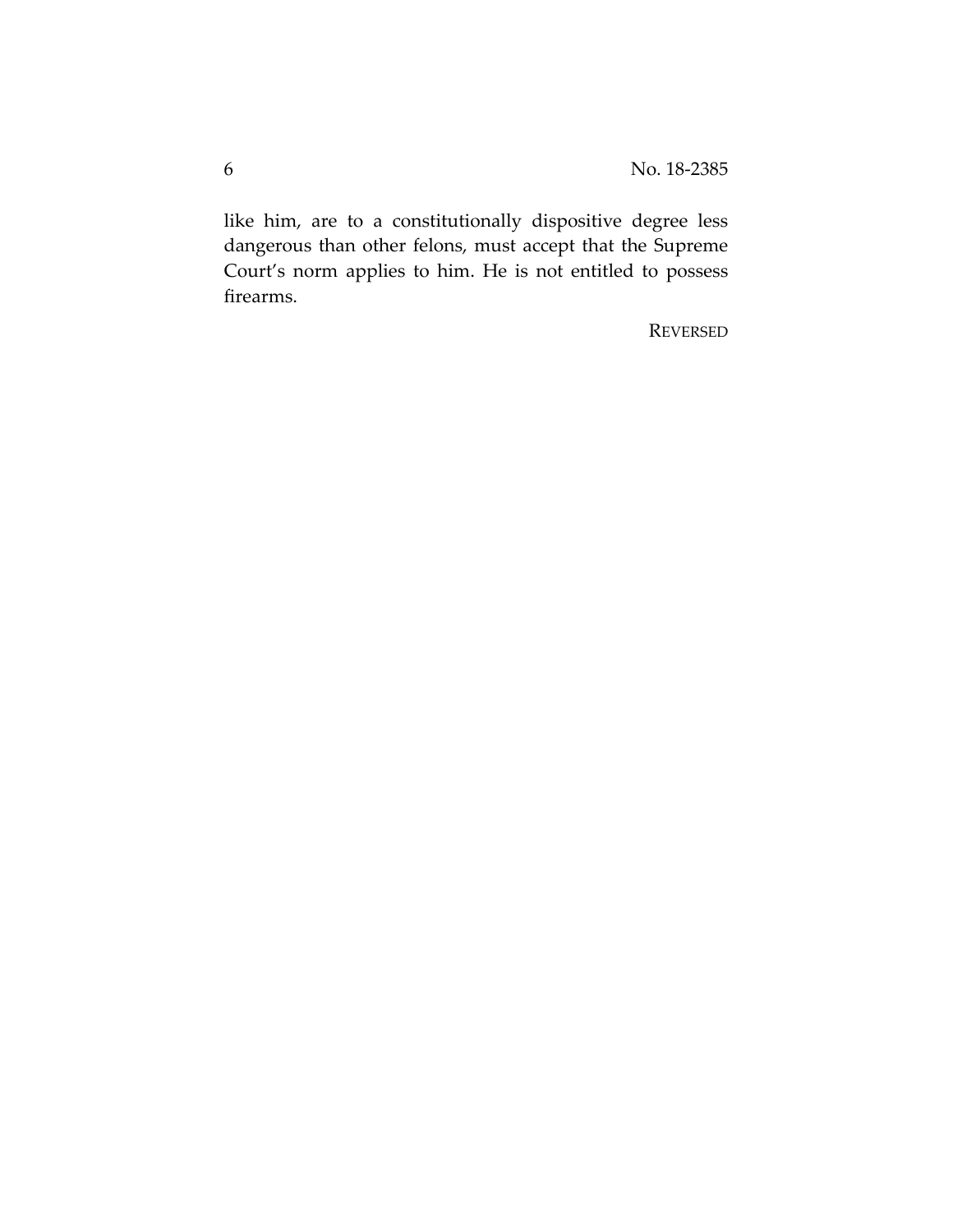SYKES, *Circuit Judge*, concurring in part and concurring in the judgment. This case is indistinguishable from *Kanter v. Barr*, 919 F.3d 437 (7th Cir. 2019), which rejected a Second Amendment challenge to 18 U.S.C.  $\S$  922(g)(1), the felondispossession statute, as applied to a person convicted of mail fraud, a nonviolent federal felony. Like Rickey Kanter, Larry Hatfield was convicted of a nonviolent fraud felony: making false statements to obtain federal benefits, 18 U.S.C. § 1001(a). He sued for relief from §  $922(g)(1)$ , raising a similar as-applied Second Amendment challenge. A district judge was persuaded and granted relief, but that was before our decision in *Kanter*.

In its first three paragraphs, the majority opinion succinctly explains why *Kanter* requires us to reverse. Majority Op. at pp. 1–3. I agree and would end the discussion there. But my colleagues go well beyond a straightforward application of *Kanter*, reading the Supreme Court's dicta in *District of Columbia v. Heller*, 554 U.S. 570, 626–27, n.26 (2008)—that the opinion should not be understood to cast doubt on "presumptively lawful regulatory measures" such as felondispossession laws—as lifting the government's burden of justification in as-applied challenges to  $\S 922(g)(1)$ , including as-applied challenges by persons convicted of nonviolent felonies.

That's incorrect under the law of this circuit. *Kanter* assumed that nonviolent felons are within the scope of the Second Amendment's protections and applied intermediate scrutiny, requiring the government to demonstrate that disarming someone like Rickey Kanter—a person convicted of a nonviolent fraud felony—is substantially related to an important public-safety interest. 919 F.3d at 447–50. Indeed,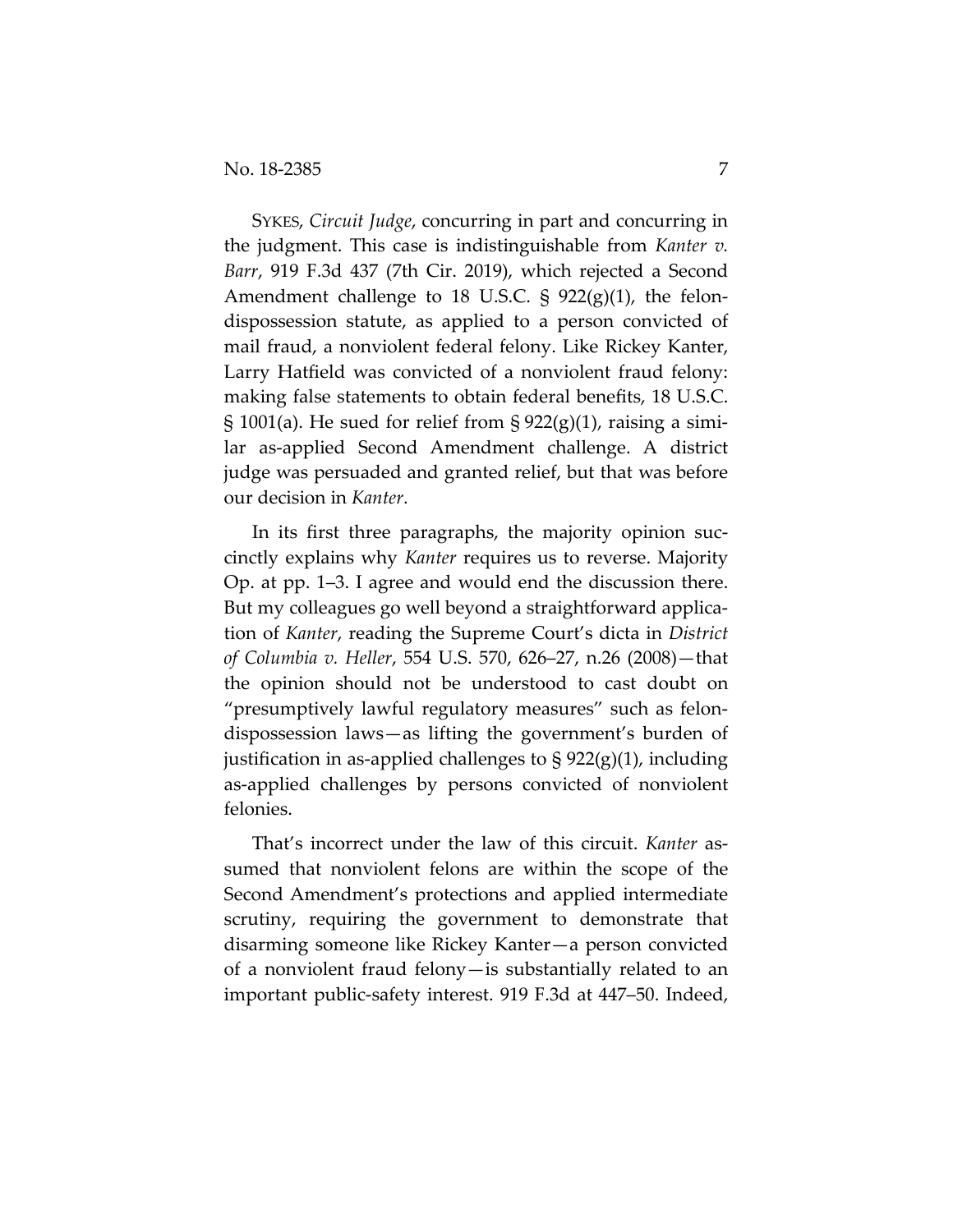*Kanter* explicitly held that "[t]he government has met its burden in this case." *Id.* at 448. That holding applies here because Hatfield too was convicted of a nonviolent fraud felony and his case is not meaningfully different. It's enough to say that and be done.

My colleagues go much further, departing from the law of this circuit and altering our framework for resolving Second Amendment challenges—the very framework *Kanter* faithfully applied. My colleagues hold that in an as-applied challenge to a felon-dispossession law, the plaintiff "bear[s] the burden of production and the risk of non-persuasion." Majority Op. at p. 5. That's precisely the opposite of the approach taken in *Kanter*—indeed, in all of our post-*Heller*  Second Amendment cases. 919 F.3d at 447–50; *see, e.g.*, *United States v. Meza–Rodriguez*, 798 F.3d 664, 672–73 (7th Cir. 2015); *Ezell v. City of Chicago*, 651 F.3d 684, 701–03 (7th Cir. 2011); *United States v. Yancey*, 621 F.3d 681, 683 (7th Cir. 2010); *United States v. Williams*, 616 F.3d 685, 692–93 (7th Cir. 2010); *United States v. Skoien*, 614 F.3d 638, 640 (7th Cir. 2010).

The majority takes this approach based on that nowfamous dicta from *Heller* about "presumptively lawful regulatory measures." But that passage was entirely unexplained and is hard to reconcile with the rest of the Court's opinion. At most (and most plausibly), the passing reference to the "presumptive" validity of felon-dispossession laws implies that  $\S 922(g)(1)$  is not facially unconstitutional. To say that a law is "presumptively" valid leaves open the possibility of as-applied challenges, and the *Heller* dicta sheds no doctrinal light on how to deal with an as-applied challenge to a law prohibiting firearm possession. To date,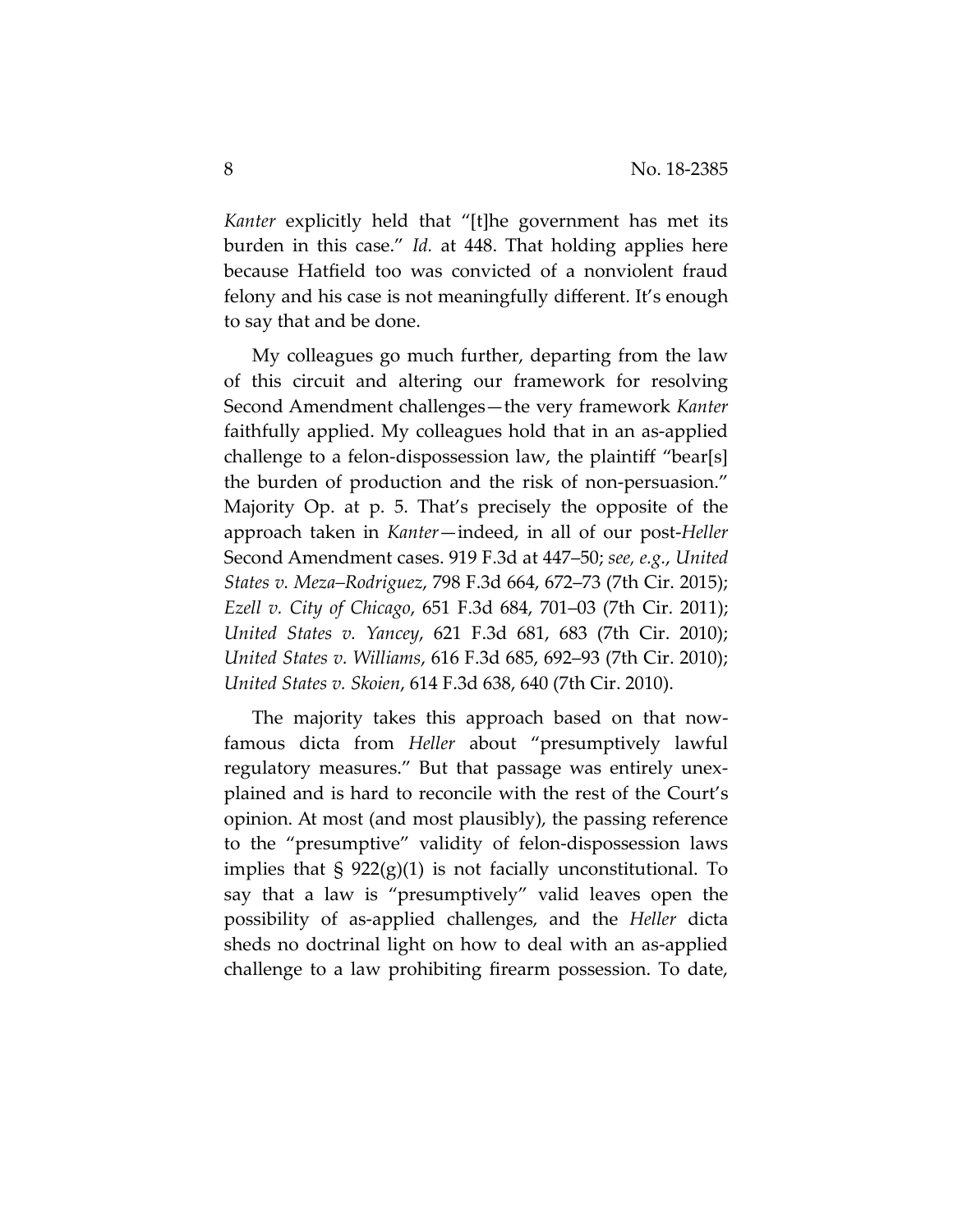that's how we've read this unelaborated language from *Heller*, as the cases I've just cited show.

I see no reason to change course. We haven't been asked to do so here. The government did not argue that Hatfield has the burden of production and risk of nonpersuasion. Rather, the government argued that (1) felons as a class are categorically outside the Second Amendment right; and (2) alternatively, it has satisfied its burden of justification under the intermediate standard of scrutiny. This way of framing the analysis is consistent with circuit law, as *Kanter* itself reflects. There the panel discussed but did not decide the step-one question and instead proceeded directly to step two, applying our established framework and rejecting the as-applied challenge under intermediate scrutiny.

We should simply apply *Kanter*'s holding without further comment. It's not necessary to say more. Breaking new doctrinal ground is especially unwarranted when the appeal is conclusively resolved by existing circuit precedent and no one has sought any change in circuit law. As it stands, most of the majority opinion—almost everything after the application of *Kanter*—essentially describes rational-basis review, which the Supreme Court has *expressly ruled out* in Second Amendment cases. *Heller*, 554 U.S. at 628 n.27 ("If all that was required to overcome the right to keep and bear arms was a rational basis, the Second Amendment would be redundant with the separate constitutional prohibitions on irrational laws, and would have no effect."). Whatever else we might attribute to *Heller*'s enigmatic dicta about "presumptively lawful" firearm regulations, we cannot read it to say something that directly contradicts the Court's clear and emphatic instruction that rational-basis review does not